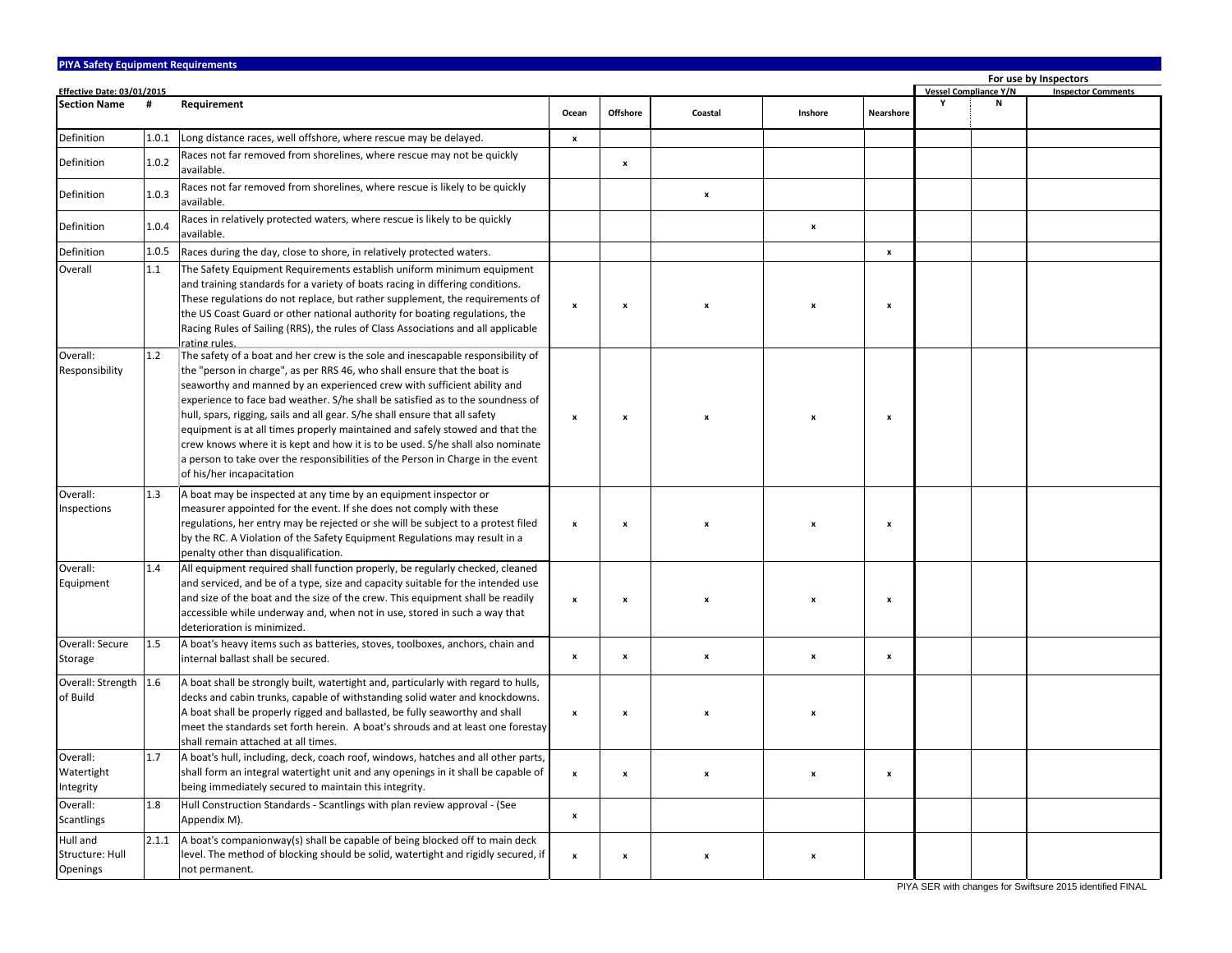| <b>Section Name</b>                            | #     | Requirement                                                                                                                                                                                                                                                                                                            | Ocean                     | Offshore           | Coastal          | Inshore                                                                                                                      | Nearshore    | Υ | N |  |
|------------------------------------------------|-------|------------------------------------------------------------------------------------------------------------------------------------------------------------------------------------------------------------------------------------------------------------------------------------------------------------------------|---------------------------|--------------------|------------------|------------------------------------------------------------------------------------------------------------------------------|--------------|---|---|--|
| Hull and<br>Structure: Hull<br>Openings        | 2.1.2 | A boat's hatch boards, whether or not in position in the hatchway, shall be<br>secured to the boat (e.g. by a lanyard) for the duration of the race to prevent<br>their being lost overboard.                                                                                                                          | $\pmb{\mathsf{x}}$        | $\pmb{\mathsf{x}}$ | x                |                                                                                                                              |              |   |   |  |
| Hull and<br>Structure: Cockpit                 | 2.1.3 | A boat's entire cockpit shall be solid, watertight, strongly fastened and/or<br>sealed. Weather-tight seat hatches are acceptable only if capable of being<br>secured when closed.                                                                                                                                     | $\boldsymbol{\mathsf{x}}$ | $\pmb{\mathsf{x}}$ | x                | $\boldsymbol{\mathsf{x}}$                                                                                                    |              |   |   |  |
| Hull and<br>Structure: Cockpit                 | 2.1.4 | A boat's cockpit drains shall be capable of draining six inches of water in 5<br>minutes. One square inch (645mm2) of effective drain per eight square feet<br>(0.743m2) of cockpit sole will meet this requirement.                                                                                                   | $\pmb{\mathsf{x}}$        | $\boldsymbol{x}$   | $\boldsymbol{x}$ | $\boldsymbol{\mathsf{x}}$                                                                                                    |              |   |   |  |
| Hull and<br>Structure: Cockpit                 |       | 2.1.5.1 A boat's maximum cockpit volume for cockpits not open to the sea, including<br>any compartments capable of flooding, to lowest points of coaming over which<br>water can adequately escape, shall not exceed 0.06 x LOA x Max. Beam x<br>Freeboard aft. The cockpit sole shall be at least 0.02 x L above LWL. | $\boldsymbol{\mathsf{x}}$ | $\pmb{\mathsf{x}}$ |                  |                                                                                                                              |              |   |   |  |
| Hull and<br>Structure: Cockpit                 |       | 2.1.5.2 A boat's maximum cockpit volume for cockpits not open to the sea, including<br>any compartments capable of flooding, to lowest points of coaming over which<br>water can adequately escape, shall not exceed 0.08 x LOA x Max. Beam x<br>Freeboard aft. The cockpit sole shall be at least 0.02 x L above LWL. |                           |                    | $\boldsymbol{x}$ | $\boldsymbol{\mathsf{x}}$                                                                                                    |              |   |   |  |
| Hull and<br>Structure:<br><b>Through Hulls</b> | 2.1.6 | A boat's through-hull openings below the waterline shall be equipped with sea<br>cocks or valves, except for speed transducers, depth finder transducers and the<br>like; however a means of closing such openings shall be provided.                                                                                  | $\boldsymbol{\mathsf{x}}$ | $\boldsymbol{x}$   | $\boldsymbol{x}$ | $\boldsymbol{\mathsf{x}}$                                                                                                    |              |   |   |  |
| Hull and<br>Structure:<br>Stability            | 2.2.1 | The boat must have a stability index greater than or equal to 115, or meet the<br>requirements of ISO 12217-2A.                                                                                                                                                                                                        | $\pmb{\mathsf{x}}$        |                    |                  |                                                                                                                              |              |   |   |  |
| Hull and<br>Structure:<br>Stability            | 2.2.2 | The boat must have a stability index greater than or equal to 110 or meet the<br>requirements of ISO 12217-2A.                                                                                                                                                                                                         |                           | $\pmb{\mathsf{x}}$ |                  |                                                                                                                              |              |   |   |  |
| Hull and<br>Structure:<br>Stability            | 2.2.3 | The boat must have a stability index greater than or equal to 103 or meet the<br>requirements of ISO 12217-2A.                                                                                                                                                                                                         |                           |                    |                  | $\boldsymbol{x}$<br>Section 1.8 of the<br>Inshore Classic NOR<br>changes this from being<br>required to being<br>recommended |              |   |   |  |
| Hull and<br>Structure:<br>Stability            | 2.2.4 | A boat with moveable or variable ballast (water or canting keel) shall comply<br>with the requirements of Appendix K of the Offshore Special Regulations(OSR).<br>http://www.sailing.org/tools/documents/OSR2012AppK09122011-<br>[11760].pdf.                                                                          | $\boldsymbol{\mathsf{x}}$ | $\boldsymbol{x}$   | $\boldsymbol{x}$ | ×                                                                                                                            | $\pmb{\chi}$ |   |   |  |
| Hull and<br>Structure:<br>Accommodations       | 2.3.1 | A boat shall be equipped with a head or a fitted bucket.                                                                                                                                                                                                                                                               | $\pmb{\mathsf{x}}$        | $\boldsymbol{x}$   |                  |                                                                                                                              |              |   |   |  |
| Hull and<br>Structure:<br>Accommodations       | 2.3.2 | A boat shall have bunks sufficient to accommodate the off-watch crew.                                                                                                                                                                                                                                                  | x                         | $\pmb{\mathsf{x}}$ |                  |                                                                                                                              |              |   |   |  |
| Hull and<br>Structure:<br>Accommodations       | 2.3.3 | A boat shall have a stove with a fuel shutoff.                                                                                                                                                                                                                                                                         |                           | $\pmb{\mathsf{x}}$ |                  |                                                                                                                              |              |   |   |  |
| Hull and<br>Structure:<br>Accommodations       | 2.3.4 | A boat shall have an installed water tank and delivery system.                                                                                                                                                                                                                                                         | $\boldsymbol{\mathsf{x}}$ |                    |                  |                                                                                                                              |              |   |   |  |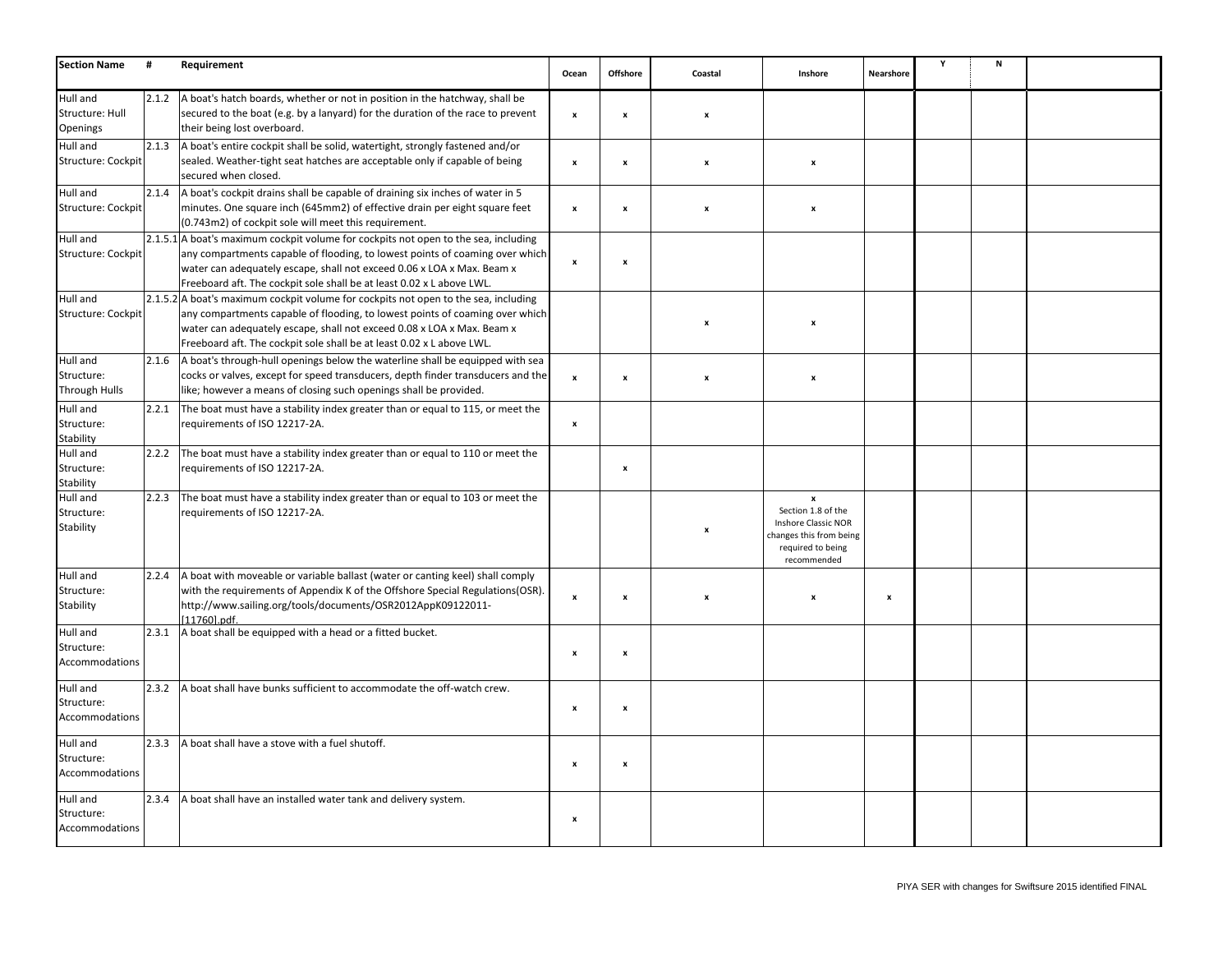| <b>Section Name</b>                           | #     | Requirement                                                                                                                                                                                                                                                                                                                                                                                                                                                                                                                                                                         | Ocean                     | <b>Offshore</b>    | Coastal                                                                                                                          | Inshore                                                                                                                               | Nearshore | Υ | N |  |
|-----------------------------------------------|-------|-------------------------------------------------------------------------------------------------------------------------------------------------------------------------------------------------------------------------------------------------------------------------------------------------------------------------------------------------------------------------------------------------------------------------------------------------------------------------------------------------------------------------------------------------------------------------------------|---------------------------|--------------------|----------------------------------------------------------------------------------------------------------------------------------|---------------------------------------------------------------------------------------------------------------------------------------|-----------|---|---|--|
| Hull and<br>Structure:<br>Accommodations      | 2.3.5 | A boat shall have adequate hand holds below decks.                                                                                                                                                                                                                                                                                                                                                                                                                                                                                                                                  | $\boldsymbol{\mathsf{x}}$ | $\pmb{\mathsf{x}}$ |                                                                                                                                  |                                                                                                                                       |           |   |   |  |
| Hull and<br>Structure:<br>Lifelines           | 2.4.1 | A boat's deck, including the headstay, shall be surrounded by a suitably strong<br>enclosure, typically consisting of lifelines and pulpits, meeting the<br>requirements in 2.4.2 to 2.4.8.                                                                                                                                                                                                                                                                                                                                                                                         | $\boldsymbol{\mathsf{x}}$ | x                  |                                                                                                                                  | $\boldsymbol{x}$<br>Section 1.8 of the<br><b>Inshore Classic NOR</b><br>changes this from being<br>required to being<br>recommended   |           |   |   |  |
| Hull and<br>Structure:<br>Lifelines           | 2.4.2 | A boat's stanchion and pulpit bases shall be within the working deck.<br>Stanchions used with HMPE lifelines shall have rounded openings to reduce<br>chafe.                                                                                                                                                                                                                                                                                                                                                                                                                        | $\pmb{\times}$            | $\pmb{\mathsf{x}}$ | x                                                                                                                                | x                                                                                                                                     |           |   |   |  |
| Hull and<br>Structure:<br>Lifelines           | 2.4.3 | Bow pulpits may be open, but the opening between the vertical portion of<br>stanchion/pulpit and any part of the boat shall not exceed 14.2" (360mm).                                                                                                                                                                                                                                                                                                                                                                                                                               | $\pmb{\mathsf{x}}$        | x                  | x                                                                                                                                | x                                                                                                                                     |           |   |   |  |
| Hull and<br>Structure:<br>Lifelines           | 2.4.4 | Lifelines SHALL be either uncoated stainless steel wire or high molecular<br>weight polyethylene (HMPE) line with spliced terminations or terminals<br>specifically intended for the purpose(see appendix-Lifelines for requirements).<br>A multipart-lashing segment not to exceed 4" per end termination for the<br>purpose of attaching lifelines to pulpits is allowed. Lifelines shall be taut (see<br>appendix- Lifelines for requirements).                                                                                                                                  | $\boldsymbol{\mathsf{x}}$ | x                  | x<br>Section 1.11 of the Four<br>Long Courses NOR changes<br>this to also permit coated<br>stanless steel wire for<br>lifelines. | x<br>Section 1.8 of the<br>Inshore Classic NOR<br>changes this to also<br>permit coated stainless<br>steel wire for lifelines.        |           |   |   |  |
| Hull and<br>Structure:<br>Lifelines           | 2.4.5 | The maximum spacing between the bases of lifeline supports (e.g. stanchions<br>and pulpits) shall be 87" (2.2m).                                                                                                                                                                                                                                                                                                                                                                                                                                                                    | $\pmb{\mathsf{x}}$        | $\pmb{\mathsf{x}}$ | $\boldsymbol{x}$                                                                                                                 | X                                                                                                                                     |           |   |   |  |
| Hull and<br>Structure:<br>Lifelines           | 2.4.6 | Boats under 28 feet (8.5m) shall have at least one lifeline with 18" (457mm)<br>minimum height above deck, and a maximum vertical gap of 18" (457mm).<br>Taller heights will require a second lifeline. The minimum diameter shall be as<br>per Appendix- Lifelines.                                                                                                                                                                                                                                                                                                                | $\pmb{\mathsf{x}}$        | $\pmb{\mathsf{x}}$ |                                                                                                                                  | $\boldsymbol{x}$<br>Section 1.8 of the<br><b>Inshore Classic NOR</b><br>changes this from being<br>required to being<br>recommended   |           |   |   |  |
| Hull and<br>Structure:<br>Lifelines           | 2.4.7 | Boats 28 feet and over (8.50m) shall have at least two lifelines with 24"<br>(762mm) minimum height above deck, and a maximum vertical gap of 15"<br>(381mm). The minimum diameter shall be as per Appendix- Lifelines.                                                                                                                                                                                                                                                                                                                                                             | $\boldsymbol{\mathsf{x}}$ | x                  | $\boldsymbol{\mathsf{x}}$                                                                                                        | $\boldsymbol{\mathsf{x}}$<br>Section 1.8 of the<br>Inshore Classic NOR<br>changes this from being<br>required to being<br>recommended |           |   |   |  |
| Hull and<br>Structure:<br>Lifelines           | 2.4.8 | Toe rails shall be fitted around the foredeck from the base of the mast with a<br>minimum height of 3/4" (18mm) for boats under 30' (9.14m) and 1" (25mm)<br>for boats over 30'. An additional installed lifeline between 1-2" (25-51mm)<br>above the deck will satisfy this requirement for boats without toerails.                                                                                                                                                                                                                                                                | $\pmb{\times}$            | x                  | X                                                                                                                                | x                                                                                                                                     |           |   |   |  |
| Hull and<br>Structure:<br>Lifelines           | 2.4.9 | Trimarans are exempted from the lifeline requirement where there is a<br>trampoline outboard of the main hull, except that a lifeline must run from the<br>top of a bow pulpit to the forward crossbeam at the outboard edge of the bow<br>net or foredeck. Catamarans with trampoline nets between the hulls are<br>exempted from the lifeline requirement. All catamarans are exempted from<br>the need for pulpits and lifelines across the bow.                                                                                                                                 | x                         | x                  |                                                                                                                                  |                                                                                                                                       |           |   |   |  |
| Hull and<br>Structure:<br>Dewatering<br>pumps | 2.5.1 | A boat shall have a permanently installed manual bilge pump of at least a 10<br>gallons per minute (GPM) (37.8 liter per minute) capacity and which is<br>operable from on deck with the cabin closed with the discharge not dependent<br>on an open hatch. Unless permanently attached to the pump, the bilge pump<br>handle shall be securely attached to the boat in its vicinity via a lanyard or<br>catch. A bilge pump discharge shall not be connected to a cockpit drain. The<br>bilge pump shall not discharge into a cockpit unless that cockpit opens aft to<br>the sea. | $\pmb{\mathsf{x}}$        | x                  | $\boldsymbol{\mathsf{x}}$                                                                                                        |                                                                                                                                       |           |   |   |  |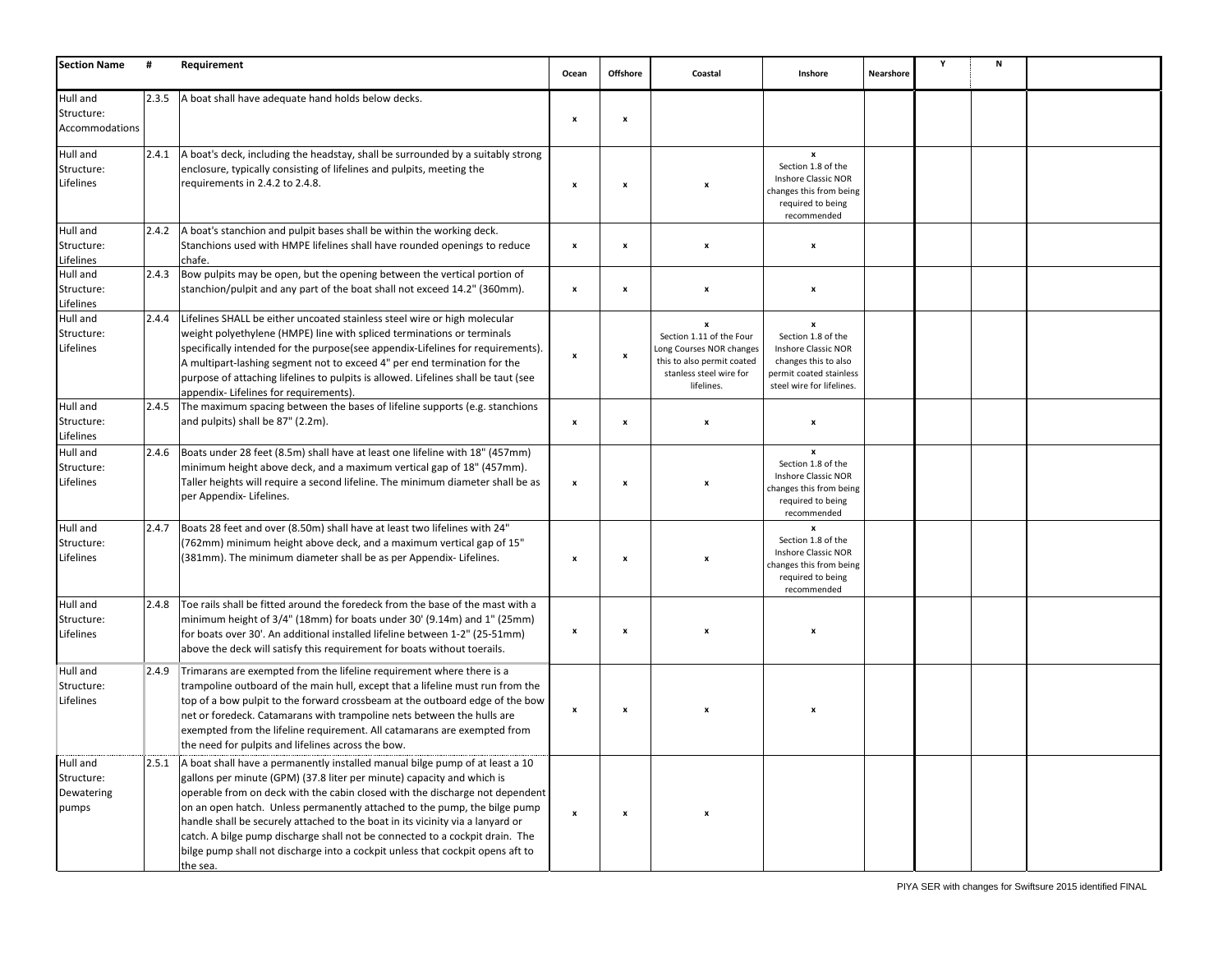| <b>Section Name</b>                                | #     | Requirement                                                                                                                                                                                                                                                                                                                                                                                                                                                                                                                                                                                                                                                                                                                                                                                                                                                                                                                                                                                          | Ocean                     | Offshore           | Coastal                                                                                                                                       | Inshore | Nearshore                 | Y | N |  |
|----------------------------------------------------|-------|------------------------------------------------------------------------------------------------------------------------------------------------------------------------------------------------------------------------------------------------------------------------------------------------------------------------------------------------------------------------------------------------------------------------------------------------------------------------------------------------------------------------------------------------------------------------------------------------------------------------------------------------------------------------------------------------------------------------------------------------------------------------------------------------------------------------------------------------------------------------------------------------------------------------------------------------------------------------------------------------------|---------------------------|--------------------|-----------------------------------------------------------------------------------------------------------------------------------------------|---------|---------------------------|---|---|--|
| Hull and<br>Structure:<br>Dewatering<br>pumps      | 2.5.2 | A boat shall have a second permanently installed manual bilge pump of at least<br>10 GPM (37.8 liter per minute) capacity, operable from below deck, meeting<br>the same criteria as 2.5.1.                                                                                                                                                                                                                                                                                                                                                                                                                                                                                                                                                                                                                                                                                                                                                                                                          | $\boldsymbol{\mathsf{x}}$ | $\pmb{\mathsf{x}}$ |                                                                                                                                               |         |                           |   |   |  |
| Hull and<br>Structure:<br>Dewatering<br>pumps      | 2.5.3 | A boat shall have a manual bilge pump of at least a 10 GPM (37.8 liter per<br>minute) capacity.                                                                                                                                                                                                                                                                                                                                                                                                                                                                                                                                                                                                                                                                                                                                                                                                                                                                                                      |                           |                    |                                                                                                                                               | X       | $\pmb{\mathsf{x}}$        |   |   |  |
| Hull and<br>Structure: Mast<br>and Rigging         | 2.6   | The heel of a keel-stepped mast shall be securely fastened to the mast step or<br>adjoining structure.                                                                                                                                                                                                                                                                                                                                                                                                                                                                                                                                                                                                                                                                                                                                                                                                                                                                                               | $\boldsymbol{\mathsf{x}}$ | $\boldsymbol{x}$   | $\pmb{\times}$                                                                                                                                |         |                           |   |   |  |
| Hull and<br>Structure:<br>Mechanical<br>Propulsion | 2.7.1 | A boat shall have a mechanical propulsion system that is ready for immediate<br>use and capable of driving the boat at a minimum speed in knots equivalent to<br>the square root of LWL in feet (1.81 times the square root of the waterline in<br>meters) for at least 10 hours.                                                                                                                                                                                                                                                                                                                                                                                                                                                                                                                                                                                                                                                                                                                    | $\boldsymbol{\mathsf{x}}$ | $\pmb{\mathsf{x}}$ |                                                                                                                                               |         |                           |   |   |  |
| Hull and<br>Structure:<br>Mechanical<br>Propulsion | 2.7.2 | A boat shall have a mechanical propulsion system that is ready for immediate<br>use and capable of driving the boat at a minimum speed in knots equivalent to<br>the square root of LWL in feet (1.8 times the square root of the waterline in<br>meters) for at least 4 hours.                                                                                                                                                                                                                                                                                                                                                                                                                                                                                                                                                                                                                                                                                                                      |                           |                    | $\mathbf{x}$<br>Section 1.11 of the Four<br>Long Courses NOR changes<br>this to being capable of<br>driving the boat for at least<br>10 hours |         | $\boldsymbol{\mathsf{x}}$ |   |   |  |
| Hull and<br>Structure:<br>Mechanical<br>Propulsion | 2.7.3 | The boat's engine and generator installation (if so equipped) must conform to<br>ABYC, ISO or U.S. Coast Guard standards.                                                                                                                                                                                                                                                                                                                                                                                                                                                                                                                                                                                                                                                                                                                                                                                                                                                                            | $\boldsymbol{\mathsf{x}}$ | $\pmb{\mathsf{x}}$ | x                                                                                                                                             | X       | $\pmb{\mathsf{x}}$        |   |   |  |
| Safety<br>Equipment:<br>Personal                   | 3.1.1 | Each crewmember shall have a life jacket that provides at least 33.7lbs (150N)<br>of buoyancy, to be worn over the shoulders (no belt pack), meeting either<br>Coast Guard/National Safety Authority of the OA or ISO specifications. Life<br>jackets shall be equipped with crotch or leg straps, a whistle, a waterproof<br>light, be fitted with marine-grade retro-reflective material, and be clearly<br>marked with the boat's or wearer's name, and be compatible with the wearer's<br>safety harness. If the life jacket is inflatable, it shall be regularly checked for air<br>retention. Alternatively, each crewmember shall have a U.S. Coast Guard<br>approved inherently buoyant off-shore life jacket /National Safety Authority of<br>the OA approved inherently buoyant off-shore life jacket equipped with crotch<br>or leg straps, a whistle, a waterproof light, retro-reflective material, marked<br>with the boat or owner's name, which is compatible with a safety harness. | $\pmb{\mathsf{x}}$        | $\pmb{\mathsf{x}}$ |                                                                                                                                               |         |                           |   |   |  |
| Safety<br>Equipment:<br>Personal                   | 3.1.2 | Each crewmember shall have alternatively; a Coast Guard approved Type III or<br>Type V life jacket /National Safety Authority of the OA approved equivalent<br>that is intended for small boat sailing or other active boating for each<br>crewmember or a life jacket as described above in 3.1.1.                                                                                                                                                                                                                                                                                                                                                                                                                                                                                                                                                                                                                                                                                                  |                           |                    |                                                                                                                                               | x       | $\pmb{\mathsf{x}}$        |   |   |  |
| Safety<br>Equipment:<br>Personal                   | 3.1.3 | Intentionally left blank.                                                                                                                                                                                                                                                                                                                                                                                                                                                                                                                                                                                                                                                                                                                                                                                                                                                                                                                                                                            |                           |                    |                                                                                                                                               |         |                           |   |   |  |
| Safety<br>Equipment:<br>Personal                   | 3.1.4 | Each crewmember shall have a safety harness and compatible safety tether<br>not more than 7 feet (2.13m) long with a minimum tensile strength of 4500 lb.<br>(20kN). The tether shall have a snap hook at its far end and a means to quickly<br>disconnect the tether at the chest end while under load.                                                                                                                                                                                                                                                                                                                                                                                                                                                                                                                                                                                                                                                                                             | $\boldsymbol{\mathsf{x}}$ | $\boldsymbol{x}$   |                                                                                                                                               |         |                           |   |   |  |
| Safety<br>Equipment: Deck<br>Safety                | 3.2.1 | A boat shall carry jacklines with a breaking strength of at least 4500 lb. (20kN)<br>which allow the crew to reach all points on deck, connected to similarly strong<br>attachment points, in place while racing.                                                                                                                                                                                                                                                                                                                                                                                                                                                                                                                                                                                                                                                                                                                                                                                    | $\boldsymbol{\mathsf{x}}$ | $\boldsymbol{x}$   | $\boldsymbol{\mathsf{x}}$                                                                                                                     |         |                           |   |   |  |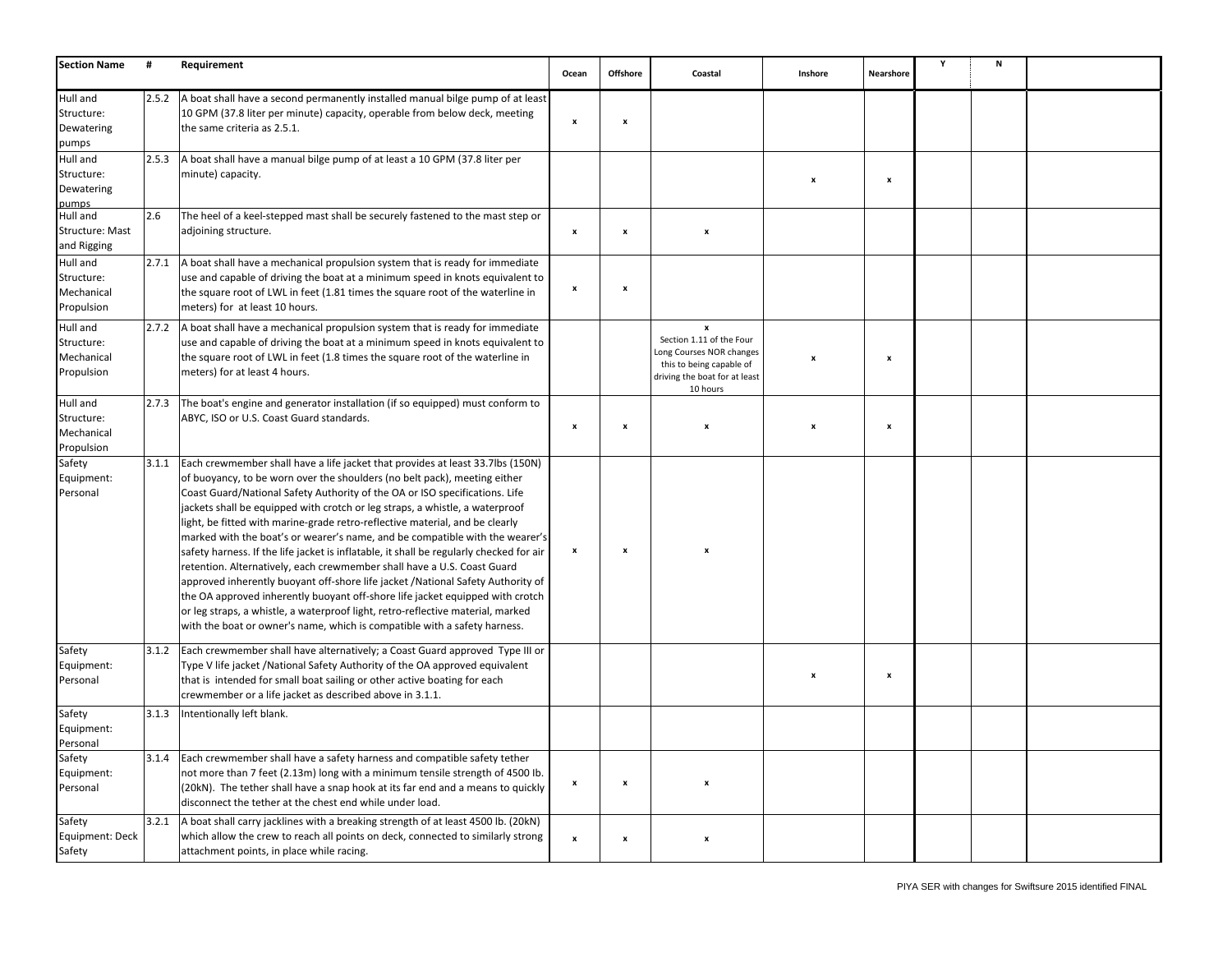| <b>Section Name</b>      | #     | Requirement                                                                                                                                                     | Ocean                     | Offshore                  | Coastal                                      | Inshore                   | Nearshore          | Υ | N |  |
|--------------------------|-------|-----------------------------------------------------------------------------------------------------------------------------------------------------------------|---------------------------|---------------------------|----------------------------------------------|---------------------------|--------------------|---|---|--|
| Safety                   | 3.2.2 | A boat shall have adequate clipping points or jacklines that allow the crew to                                                                                  |                           |                           |                                              |                           |                    |   |   |  |
| Equipment: Deck          |       | clip on before coming on deck and to unclip after going below.                                                                                                  | $\boldsymbol{\mathsf{x}}$ | $\boldsymbol{\mathsf{x}}$ |                                              |                           |                    |   |   |  |
| Safety                   |       |                                                                                                                                                                 |                           |                           |                                              |                           |                    |   |   |  |
| Safety                   | 3.2.3 | Multihulls must have jacklines or attachment points that are accessible when                                                                                    |                           |                           |                                              |                           |                    |   |   |  |
| Equipment: Deck          |       | the vessel is inverted.                                                                                                                                         | $\boldsymbol{\mathsf{x}}$ | $\boldsymbol{\mathsf{x}}$ | $\pmb{\mathsf{x}}$                           |                           |                    |   |   |  |
| Safety                   |       |                                                                                                                                                                 |                           |                           |                                              |                           |                    |   |   |  |
| Safety                   | 3.3.1 | A boat racing between sunset and sunrise shall carry navigation lights that                                                                                     |                           |                           |                                              |                           |                    |   |   |  |
| Equipment:               |       | meet Coast Guard/National Safety Authority of the OA requirements mounted                                                                                       | $\pmb{\mathsf{x}}$        | x                         | x                                            | x                         | $\pmb{\mathsf{x}}$ |   |   |  |
| Navigation Lights        |       | so that they will not be obscured by the sails nor be located below deck level.                                                                                 |                           |                           |                                              |                           |                    |   |   |  |
| Safety                   | 3.3.2 | A boat shall have a second set of navigation lights that comply with Coast                                                                                      |                           |                           |                                              |                           |                    |   |   |  |
| Equipment:               |       | Guard/National Safety Authority of the OA requirements and which can be                                                                                         | $\pmb{\mathsf{x}}$        | x                         |                                              |                           |                    |   |   |  |
| <b>Navigation Lights</b> |       | connected to a different power source than the primary lights.                                                                                                  |                           |                           |                                              |                           |                    |   |   |  |
| Safety                   | 3.4   | A boat shall carry fire extinguisher(s) that meets Coast Guard/National Safety                                                                                  |                           |                           |                                              |                           |                    |   |   |  |
| Equipment: Fire          |       | Authority of the OA requirements, when applicable.                                                                                                              | $\boldsymbol{\mathsf{x}}$ | $\pmb{\mathsf{x}}$        | x                                            | x                         | $\boldsymbol{x}$   |   |   |  |
| Extinguishers            |       |                                                                                                                                                                 |                           |                           |                                              |                           |                    |   |   |  |
| Safety                   | 3.5   | A boat shall carry a sound-making device that meets Coast Guard/National                                                                                        |                           |                           |                                              |                           |                    |   |   |  |
| Equipment:               |       | Safety Authority of the OA requirements, when applicable.                                                                                                       |                           |                           |                                              |                           |                    |   |   |  |
| Sound Producing          |       |                                                                                                                                                                 | $\pmb{\mathsf{x}}$        | $\pmb{\mathsf{x}}$        | x                                            | X                         | $\pmb{\mathsf{x}}$ |   |   |  |
| Equipment                |       |                                                                                                                                                                 |                           |                           |                                              |                           |                    |   |   |  |
|                          |       |                                                                                                                                                                 |                           |                           |                                              |                           |                    |   |   |  |
| Safety                   | 3.6.1 | A boat shall carry SOLAS orange smoke flares not older than the expiration                                                                                      |                           |                           | $\mathbf 1$                                  |                           |                    |   |   |  |
| Equipment:               |       | date.                                                                                                                                                           | $\overline{\mathbf{2}}$   | $\overline{\mathbf{2}}$   | Section 1.11 of the Four                     |                           |                    |   |   |  |
| <b>Visual Distress</b>   |       |                                                                                                                                                                 |                           |                           | Long Courses NOR deletes                     |                           |                    |   |   |  |
| <b>Signals</b>           |       |                                                                                                                                                                 |                           |                           | this requirement                             |                           |                    |   |   |  |
| Safety                   | 3.6.2 | A boat shall carry SOLAS red parachute flares not older than the expiration                                                                                     |                           |                           | $\overline{2}$                               |                           |                    |   |   |  |
| Equipment:               |       | date.                                                                                                                                                           | 6                         | 4                         | Section 1.11 of the Four                     |                           |                    |   |   |  |
| <b>Visual Distress</b>   |       |                                                                                                                                                                 |                           |                           | Long Courses NOR deletes<br>this requirement |                           |                    |   |   |  |
| <b>Signals</b>           |       |                                                                                                                                                                 |                           |                           |                                              |                           |                    |   |   |  |
| Safety                   | 3.6.3 | A boat shall carry SOLAS red hand flares not older than the expiration date.                                                                                    |                           |                           | $\overline{2}$                               |                           |                    |   |   |  |
| Equipment:               |       |                                                                                                                                                                 | $\overline{a}$            | 4                         | Section 1.11 of the Four                     |                           |                    |   |   |  |
| <b>Visual Distress</b>   |       |                                                                                                                                                                 |                           |                           | Long Courses NOR deletes<br>this requirement |                           |                    |   |   |  |
| Signals                  |       |                                                                                                                                                                 |                           |                           |                                              |                           |                    |   |   |  |
| Safety                   | 3.6.4 | A boat shall carry Coast Guard/National Safety Authority of the OA approved                                                                                     |                           |                           | Section 1.11 of the Four                     |                           |                    |   |   |  |
| Equipment:               |       | flares meeting day-night requirements, not older than the expiration date.                                                                                      |                           |                           | Long Courses NOR makes                       | X                         | $\boldsymbol{x}$   |   |   |  |
| <b>Visual Distress</b>   |       |                                                                                                                                                                 |                           |                           | this a requirement                           |                           |                    |   |   |  |
| Signals                  |       |                                                                                                                                                                 |                           |                           |                                              |                           |                    |   |   |  |
| Safety                   | 3.6.5 | Boat flares stored inside of life rafts may not be used to satisfy the flare                                                                                    |                           |                           |                                              |                           |                    |   |   |  |
| Equipment:               |       | requirement.                                                                                                                                                    | $\boldsymbol{\mathsf{x}}$ | x                         | x                                            |                           |                    |   |   |  |
| <b>Visual Distress</b>   |       |                                                                                                                                                                 |                           |                           |                                              |                           |                    |   |   |  |
| Signals                  | 3.7.1 | A boat shall carry a LifeSling™ or equivalent man overboard rescue device                                                                                       |                           |                           |                                              |                           |                    |   |   |  |
| Safety<br>Equipment: Man |       | stored on deck and ready for immediate use.                                                                                                                     |                           | $\boldsymbol{x}$          |                                              |                           |                    |   |   |  |
| Overboard                |       |                                                                                                                                                                 | $\pmb{\mathsf{x}}$        |                           | x                                            | X                         |                    |   |   |  |
|                          |       |                                                                                                                                                                 |                           |                           |                                              |                           |                    |   |   |  |
| Safety                   | 3.7.2 | A boat shall have a man overboard pole and flag, with a lifebuoy, a self-igniting                                                                               |                           |                           |                                              |                           |                    |   |   |  |
| Equipment: Man           |       | light, a whistle, and a drogue attached. A self-inflating MOB module, Dan Buoy                                                                                  |                           |                           |                                              |                           |                    |   |   |  |
| Overboard                |       | or similar device will satisfy this requirement. Self-inflating apparatus shall be<br>tested and serviced in accordance with the manufacturer's specifications. | $\pmb{\mathsf{x}}$        | $\boldsymbol{x}$          | $\boldsymbol{x}$                             |                           |                    |   |   |  |
|                          |       | These items shall be stored on deck, ready for immediate use, and affixed in a                                                                                  |                           |                           |                                              |                           |                    |   |   |  |
|                          |       |                                                                                                                                                                 |                           |                           |                                              |                           |                    |   |   |  |
|                          | 3.7.3 | manner that allows for a "quick release".                                                                                                                       |                           |                           |                                              |                           |                    |   |   |  |
| Safety<br>Equipment: Man |       | A boat shall have a heaving line of 50' (15m) or greater of floating line stored<br>on deck and ready for immediate use.                                        | $\boldsymbol{x}$          | $\boldsymbol{x}$          | x                                            | $\boldsymbol{\mathsf{x}}$ | $\mathbf{x}$       |   |   |  |
| Overboard                |       |                                                                                                                                                                 |                           |                           |                                              |                           |                    |   |   |  |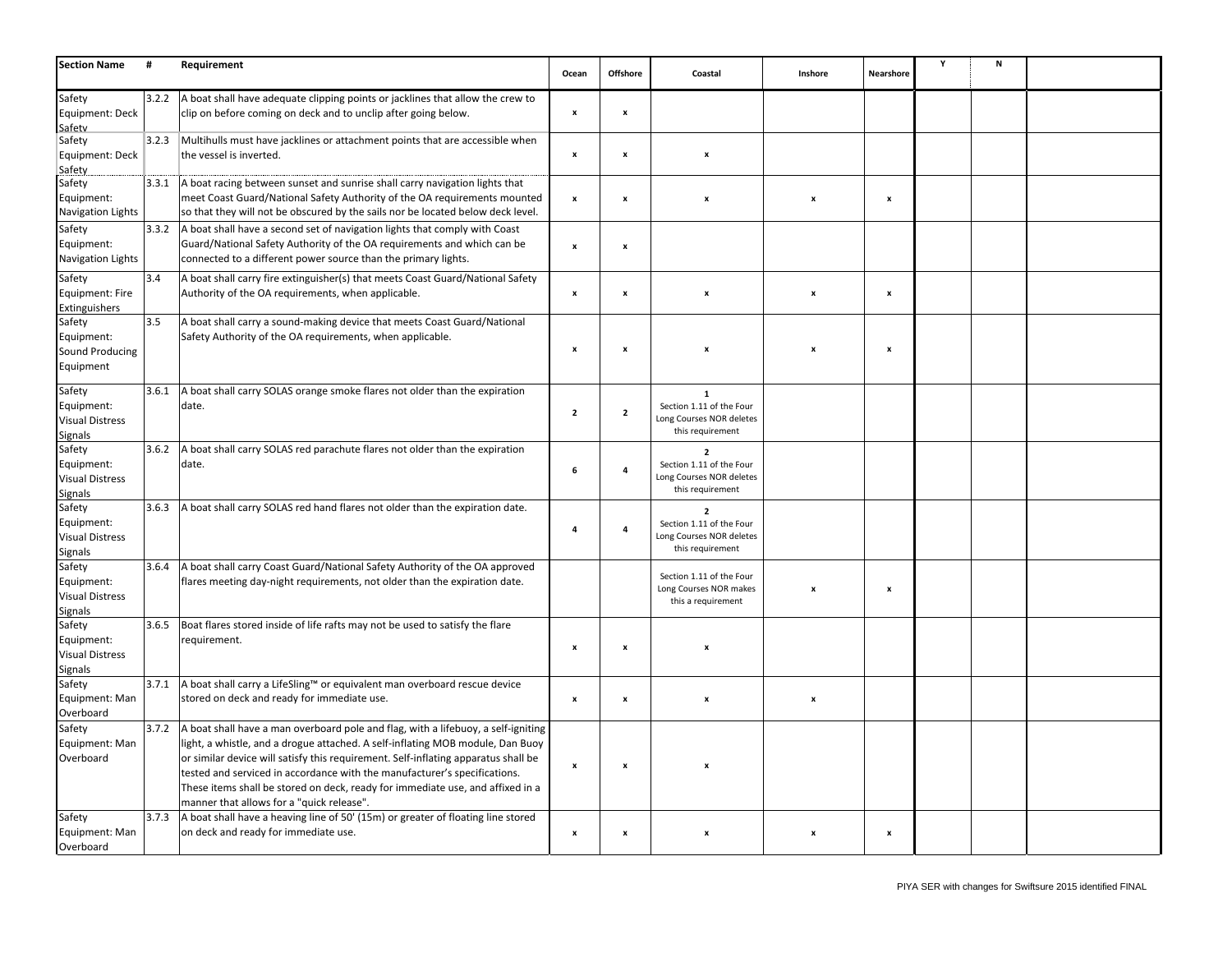| <b>Section Name</b>                                 | #      | Requirement                                                                                                                                                                                                                                                                                                                                                                                                          | Ocean                     | Offshore           | Coastal                                                                                                | Inshore                   | Nearshore    | Υ | N |  |
|-----------------------------------------------------|--------|----------------------------------------------------------------------------------------------------------------------------------------------------------------------------------------------------------------------------------------------------------------------------------------------------------------------------------------------------------------------------------------------------------------------|---------------------------|--------------------|--------------------------------------------------------------------------------------------------------|---------------------------|--------------|---|---|--|
| Safety<br>Equipment: Man<br>Overboard               | 3.7.4  | A boat shall carry a Coast Guard/National Safety Authority of the OA approved<br>'throwable device". If the device carried under 3.7.1 satisfies this requirement,<br>then no additional device is needed.                                                                                                                                                                                                           | $\boldsymbol{\mathsf{x}}$ | $\boldsymbol{x}$   | $\boldsymbol{x}$                                                                                       | $\boldsymbol{\mathsf{x}}$ | $\pmb{\chi}$ |   |   |  |
| Safety<br>Equipment:<br>Emergency<br>Communications | 3.8.1  | A boat shall have a permanently installed 25-watt VHF radio connected to a<br>masthead antenna by a co-axial feeder cable with no more than a 40% power<br>loss. Radios manufactured after 01/01/2015 shall have DSC capability, have an<br>antenna of at least 15" (381mm) in length, be connected to or have an internal<br>GPS, and have the assigned MMSI number (unique to the boat) programed into<br>the VHF. | $\boldsymbol{\mathsf{x}}$ | $\boldsymbol{x}$   | x<br>Section 1.11 of the Four<br>Long Courses NOR deletes<br>the requirement for a<br>masthead antenna |                           |              |   |   |  |
| Safety<br>Equipment:<br>Emergency<br>Communications | 3.8.2  | A boat shall have the listed number of watertight handheld VHF radios or<br>handheld VHF radios with waterproof cover. Radios manufactured after<br>01/01/2015, shall have DSC/GPS capability. Note: for Nearshore and Inshore, a<br>boat which complies with Rule 3.8.1 shall be considered compliant with 3.8.2                                                                                                    | $\overline{2}$            | $\mathbf{1}$       | $\mathbf{1}$                                                                                           | $\mathbf{1}$              | $\mathbf{1}$ |   |   |  |
| Safety<br>Equipment:<br>Emergency<br>Communications | 3.8.3  | A boat shall have an emergency VHF antenna. After 01/01/2015 the<br>emergency antenna shall be equipped with sufficient coax to reach the deck,<br>and have a minimum antenna length of 15" (381mm).                                                                                                                                                                                                                 | $\boldsymbol{\mathsf{x}}$ | $\boldsymbol{x}$   | $\boldsymbol{x}$                                                                                       |                           |              |   |   |  |
| Safety<br>Equipment:<br>Emergency<br>Communications | 3.9    | All boats shall have an AIS Transponder, sharing a masthead VHF antenna via a<br>low loss AIS antenna splitter. An acceptable alternative is a dedicated AIS<br>antenna that is a minimum of 0.9 meters long, mounted with its base at least 3<br>meters above the water, and fed with coax that has a maximum 40% power<br>loss.                                                                                    | $\pmb{\mathsf{x}}$        |                    |                                                                                                        |                           |              |   |   |  |
| Safety<br>Equipment:<br>Emergency<br>Communications | 3.10   | A boat shall carry a cellular phone in a waterproof container.                                                                                                                                                                                                                                                                                                                                                       |                           |                    |                                                                                                        |                           |              |   |   |  |
| Safety<br>Equipment:<br>Emergency<br>Communications | 3.11   | A boat shall carry a satellite telephone in a waterproof container.                                                                                                                                                                                                                                                                                                                                                  |                           |                    |                                                                                                        |                           |              |   |   |  |
| Safety<br>Equipment:<br>Emergency<br>Communications | 3.12   | A boat shall carry man overboard alarms for each crewmember based on AIS<br>or other method.                                                                                                                                                                                                                                                                                                                         |                           |                    |                                                                                                        |                           |              |   |   |  |
| Safety<br>Equipment:<br>Emergency<br>Communications | 3.13   | A boat shall have a method of receiving weather information in addition to the<br>fixed mount and hand held VHF radios.                                                                                                                                                                                                                                                                                              | $\boldsymbol{\mathsf{x}}$ | $\boldsymbol{x}$   |                                                                                                        |                           |              |   |   |  |
| Safety<br>Equipment:<br>Navigation                  | 3.14   | A boat shall carry a GPS receiver.                                                                                                                                                                                                                                                                                                                                                                                   | $\boldsymbol{\mathsf{x}}$ | $\pmb{\mathsf{x}}$ | $\boldsymbol{x}$                                                                                       |                           |              |   |   |  |
| Safety<br>Equipment:<br>Navigation/MOB              | 3.15   | A boat shall carry an electronic means to record the position of a man<br>overboard within ten seconds. This may be the same instrument listed in 3.14.                                                                                                                                                                                                                                                              | $\pmb{\mathsf{x}}$        | $\boldsymbol{x}$   | $\boldsymbol{x}$                                                                                       |                           |              |   |   |  |
| Safety<br>Equipment:<br>Emergency<br>Communications | 3.16.1 | A boat shall carry a 406MHz EPIRB that is properly registered to the boat. This<br>device shall either have an internal GPS (self-locating) or be connected to a<br>continuously functioning external GPS. After 01/01/2016, this device shall be<br>equipped with an internal GPS.                                                                                                                                  | $\boldsymbol{\mathsf{x}}$ |                    |                                                                                                        |                           |              |   |   |  |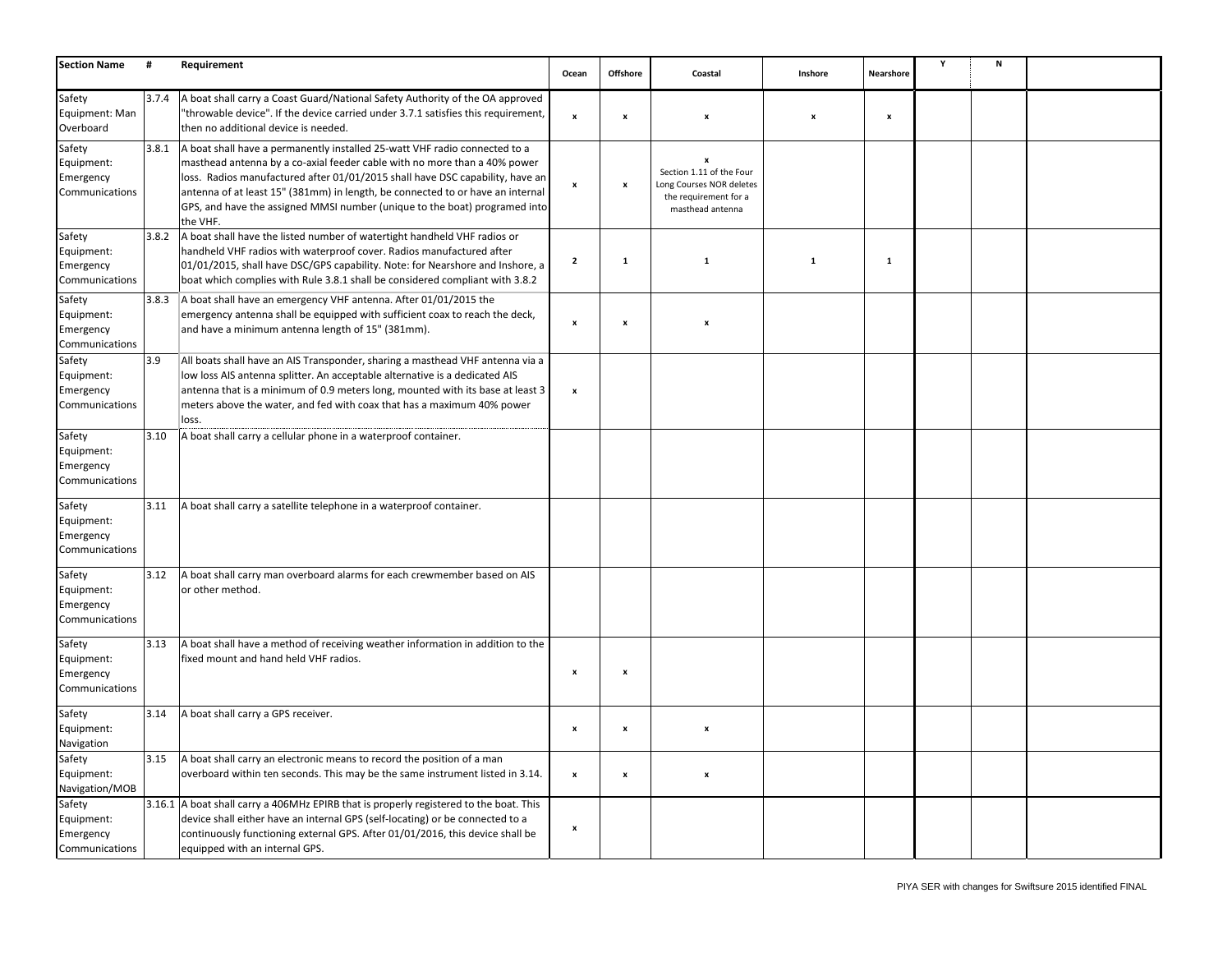| <b>Section Name</b>                                 | #    | Requirement                                                                                                                                                                                                                                                                                                    | Ocean                     | <b>Offshore</b>    | Coastal                   | Inshore                   | Nearshore          | Y | N |  |
|-----------------------------------------------------|------|----------------------------------------------------------------------------------------------------------------------------------------------------------------------------------------------------------------------------------------------------------------------------------------------------------------|---------------------------|--------------------|---------------------------|---------------------------|--------------------|---|---|--|
| Safety<br>Equipment:<br>Emergency<br>Communications |      | 3.16.2 A boat shall carry either a 406MHz EPIRB which is properly registered to the<br>boat, or a floating 406MHz Personal Locator Beacon, registered to the owner<br>with a notation in the registration that it is aboard the boat. After 01/01/2016,<br>this device shall be equipped with an internal GPS. |                           | x                  |                           |                           |                    |   |   |  |
| Safety<br>Equipment:<br>Navigation                  | 3.17 | A boat shall have a knotmeter and/or distance-measuring instrument.                                                                                                                                                                                                                                            | $\boldsymbol{x}$          | $\boldsymbol{x}$   | x                         |                           |                    |   |   |  |
| Safety<br>Equipment:<br>Navigation                  | 3.18 | A boat shall have a permanently installed depth sounder that can measure to<br>depths of at least 200 ft. (61m).                                                                                                                                                                                               | $\pmb{\times}$            | x                  | x                         |                           |                    |   |   |  |
| Safety<br>Equipment:<br>Navigation                  |      | 3.19.1 A boat shall have a permanently mounted magnetic compass independent of<br>the boat's electrical system suitable for steering at sea.                                                                                                                                                                   | $\pmb{\mathsf{x}}$        | $\pmb{\mathsf{x}}$ | x                         | x                         | $\mathbf{x}$       |   |   |  |
| Safety<br>Equipment:<br>Navigation                  |      | 3.19.2 A boat shall have a second magnetic compass suitable for steering at sea which<br>may be handheld.                                                                                                                                                                                                      | $\boldsymbol{x}$          | $\boldsymbol{x}$   | x                         |                           |                    |   |   |  |
| Safety<br>Equipment:<br>Navigation                  | 3.20 | A boat shall have non-electronic charts that are appropriate for the race area.                                                                                                                                                                                                                                | $\boldsymbol{\mathsf{x}}$ | $\pmb{\mathsf{x}}$ | x                         | X                         |                    |   |   |  |
| Safety<br>Equipment:<br>Damage Control              | 3.21 | A boat shall have the ability to display sail numbers and letters of the size<br>carried on the mainsail by an alternative means when none of the numbered<br>sails is set.                                                                                                                                    | $\boldsymbol{\mathsf{x}}$ | $\pmb{\mathsf{x}}$ |                           |                           |                    |   |   |  |
| Safety<br>Equipment:<br>Damage Control              | 3.22 | A boat shall carry soft plugs of an appropriate material, tapered and of the<br>appropriate size, attached or stowed adjacent to every through-hull opening.                                                                                                                                                   | $\boldsymbol{\mathsf{x}}$ | $\boldsymbol{x}$   | $\boldsymbol{x}$          | $\boldsymbol{\mathsf{x}}$ | $\mathbf{x}$       |   |   |  |
| Gear: Anchoring                                     | 3.23 | A boat shall carry one commercially made anchor, meeting the anchor<br>manufacturer's recommendations based on the yacht's size, with a suitable<br>combination of chain and line.                                                                                                                             | $\boldsymbol{\mathsf{x}}$ | $\pmb{\mathsf{x}}$ | x                         | x                         | x                  |   |   |  |
| Gear: Lights                                        |      | 3.24.1 A boat shall carry a watertight, high-powered searchlight, suitable for<br>searching for a person overboard at night or for collision avoidance.                                                                                                                                                        | $\boldsymbol{x}$          | $\boldsymbol{x}$   | x                         |                           |                    |   |   |  |
| Gear: Lights                                        |      | 3.24.2 A boat shall carry a watertight flashlight for each crewmember with spare<br>batteries in addition to the above.                                                                                                                                                                                        | $\boldsymbol{\mathsf{x}}$ | x                  |                           |                           |                    |   |   |  |
| Gear: Lights                                        |      | 3.24.3 A boat shall carry at least two watertight flashlights with spare batteries in<br>addition to the requirement of 3.24.1.                                                                                                                                                                                |                           |                    | x                         | X                         | $\pmb{\mathsf{x}}$ |   |   |  |
| Gear: Medical<br>Kits                               | 3.25 | A boat shall carry a first aid kit and first aid manual suitable for the likely<br>conditions of the passage and the number of crew aboard.                                                                                                                                                                    | $\pmb{\mathsf{x}}$        | $\pmb{\mathsf{x}}$ | x                         | x                         | $\pmb{\mathsf{x}}$ |   |   |  |
| Gear: Radar<br>Reflectors                           |      | 3.26.1 A boat shall carry an octahedral passive radar reflector with circular sector<br>plates of minimum diameter 30 cm (12") or a reflector with a documented<br>minimum Radar Cross Section (RCS) of area of 2 m2.                                                                                          | $\boldsymbol{\mathsf{x}}$ | $\boldsymbol{x}$   | $\boldsymbol{\mathsf{x}}$ | x                         |                    |   |   |  |
| Gear: Radar<br>Reflectors                           |      | 3.26.2 A radar reflector shall be displayed at all times at least 13 feet (4 meters)<br>above the waterline.                                                                                                                                                                                                   | $\boldsymbol{\mathsf{x}}$ | $\pmb{\mathsf{x}}$ | x                         | x                         |                    |   |   |  |
| Gear: Dewatering 3.27                               |      | A boat shall carry a sturdy bucket(s) of at least two gallons (8 liters) capacity<br>with lanyards attached.                                                                                                                                                                                                   | 2                         |                    |                           |                           |                    |   |   |  |
| Gear: Safety<br>Diagram                             | 3.28 | A boat shall post a durable, waterproof diagram or chart locating the principal<br>items of safety equipment and through hulls in the main accommodation area<br>where it can be easily seen.                                                                                                                  | $\pmb{\mathsf{x}}$        | $\pmb{\mathsf{x}}$ | x                         |                           |                    |   |   |  |
| <b>Steering</b>                                     |      | Gear: Emergency $\left 3.29.1\right $ A boat shall have an emergency tiller, capable of being fitted to the rudder<br>stock. Boats with twin rudders and twin tillers connected directly to the<br>rudders are exempt from this requirement.                                                                   | $\pmb{\mathsf{x}}$        | x                  |                           |                           |                    |   |   |  |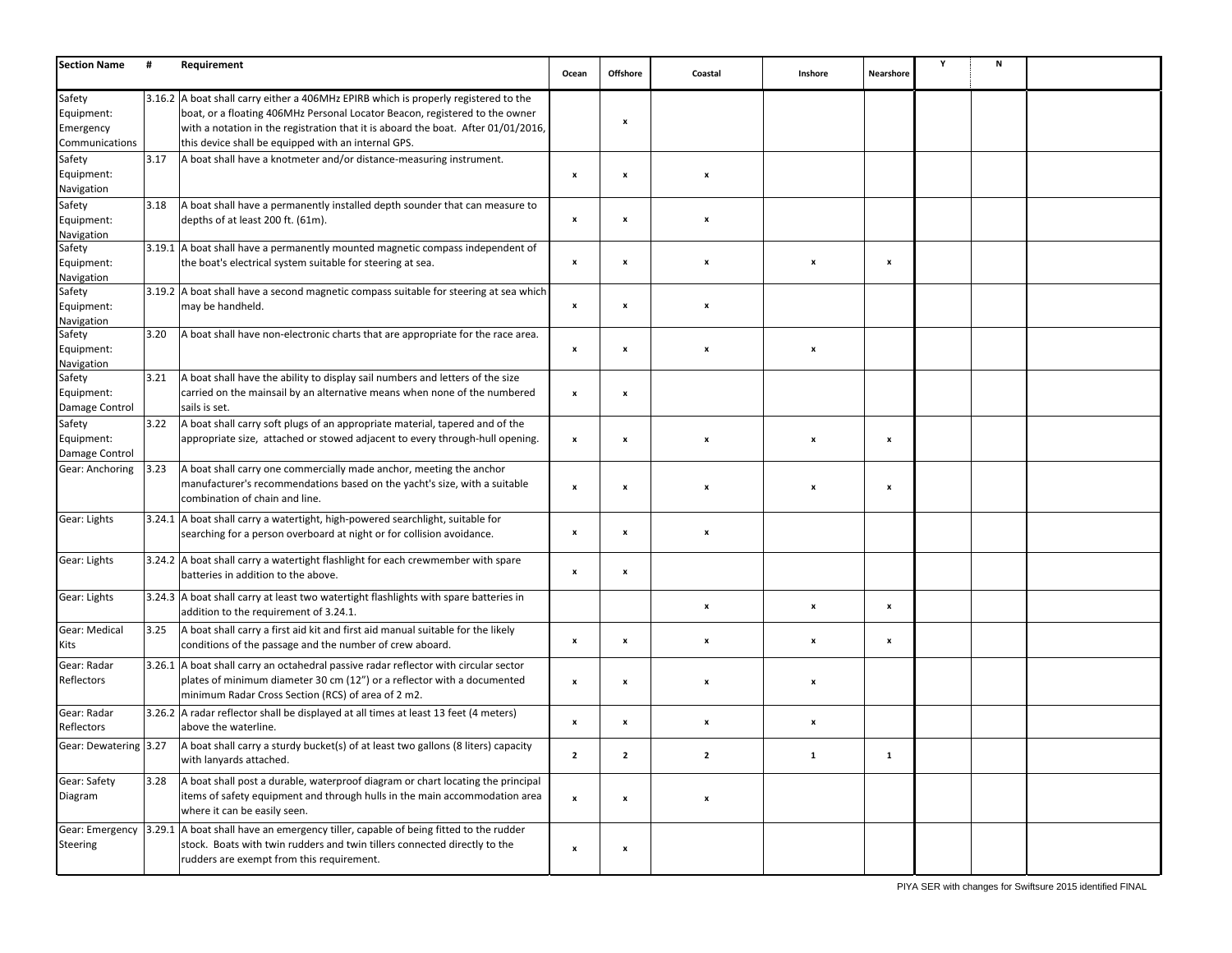| <b>Section Name</b>        | #    | Requirement                                                                                                                                                                                                                                                                                                                                                                        | Ocean                     | <b>Offshore</b>           | Coastal                                                                                                                                                                                                                                                                                           | Inshore                                                                                                                                                                                                                                                                                              | Nearshore | Y | N |  |
|----------------------------|------|------------------------------------------------------------------------------------------------------------------------------------------------------------------------------------------------------------------------------------------------------------------------------------------------------------------------------------------------------------------------------------|---------------------------|---------------------------|---------------------------------------------------------------------------------------------------------------------------------------------------------------------------------------------------------------------------------------------------------------------------------------------------|------------------------------------------------------------------------------------------------------------------------------------------------------------------------------------------------------------------------------------------------------------------------------------------------------|-----------|---|---|--|
| Steering                   |      | Gear: Emergency  3.29.2   Wheel steered boats shall have an emergency tiller, capable of being fitted to<br>the rudder stock.                                                                                                                                                                                                                                                      |                           |                           | x                                                                                                                                                                                                                                                                                                 | x<br>Section 1.8 of the<br>Inshore Classic NOR<br>changes this from being<br>required to being<br>recommended                                                                                                                                                                                        |           |   |   |  |
| Gear: Spare Parts 3.30     |      | A boat shall carry tools and spare parts, including an effective means to quickly<br>disconnect or sever the standing rigging from the hull.                                                                                                                                                                                                                                       | $\boldsymbol{\mathsf{x}}$ | $\pmb{\mathsf{x}}$        | $\pmb{\mathsf{x}}$                                                                                                                                                                                                                                                                                | $\boldsymbol{\mathsf{x}}$                                                                                                                                                                                                                                                                            |           |   |   |  |
| Gear:<br>Identification    | 3.31 | All safety equipment shall bear retro-reflective material and be marked with<br>the yacht's or wearer's name. The exception would be for new equipment or<br>rented equipment (e.g. life rafts) that would require the unpacking of sealed<br>equipment in order to meet this requirement. The boat name shall be<br>stenciled on during the first servicing of any new equipment. | $\pmb{\mathsf{x}}$        | $\boldsymbol{\mathsf{x}}$ | $\boldsymbol{\mathsf{x}}$                                                                                                                                                                                                                                                                         | $\boldsymbol{\mathsf{x}}$                                                                                                                                                                                                                                                                            |           |   |   |  |
| Gear: Cockpit<br>Knife     | 3.32 | A boat shall carry a strong, sharp knife, sheathed and securely restrained which<br>is readily accessible from the deck and/or cockpit.                                                                                                                                                                                                                                            | $\mathbf{x}$              | $\pmb{\mathsf{x}}$        | $\pmb{\mathsf{x}}$                                                                                                                                                                                                                                                                                | $\boldsymbol{\mathsf{x}}$                                                                                                                                                                                                                                                                            |           |   |   |  |
| Sails: Mainsail<br>Reefing |      | 3.33.1 A boat shall have a mainsail reefing capable of reducing the luff length by at<br>least the following percentages:                                                                                                                                                                                                                                                          | 20%                       | 10%                       | 10%<br>Section 1.11 of the Four<br>Long Courses NOR changes<br>this to read "Unless the<br>person in charge of the<br>boat has an alternative sail<br>plan for dealing with heavy<br>weather, a boat shall have a<br>mainsail reefing capable of<br>reducing the luff length by<br>at least 10%." | 10%<br>Section 1.8 of the<br>Inshore Classic NOR<br>changes this to read<br>"Unless the person in<br>charge of the boat has<br>an alternative sail plan<br>for dealing with heavy<br>weather, a boat shall<br>have a mainsail reefing<br>capable of reducing the<br>luff length by at least<br>10%." |           |   |   |  |
| Sails: Trysail             |      | 3.33.2 A boat shall carry a trysail, with the boat's sail number displayed on both sides,<br>which can be set independently of the main boom, has an area less than 17.5%<br>of E x P, and which is capable of being attached to the mast. Storm sails<br>manufactured after 01/01/2014 shall be constructed from a highly visible<br>material.                                    | $\boldsymbol{\mathsf{x}}$ |                           |                                                                                                                                                                                                                                                                                                   |                                                                                                                                                                                                                                                                                                      |           |   |   |  |
| Sails: Headsails           |      | 3.33.3 A boat shall carry a heavy-weather jib (or heavy-weather sail in a yacht with no<br>forestay) of area not greater than 13.5% height of the fore triangle squared.                                                                                                                                                                                                           | $\pmb{\mathsf{x}}$        | $\pmb{\mathsf{x}}$        |                                                                                                                                                                                                                                                                                                   |                                                                                                                                                                                                                                                                                                      |           |   |   |  |
| Sails: Headsails           |      | 3.33.4 A boat shall carry a storm jib not exceeding 5% of the yacht's I dimension<br>squared, and equipped with an alternative means of attachment to the<br>headstay in the event of a failure of the head foil. Storm sails manufactured<br>after 01/01/2014 shall be constructed from a highly visible material.                                                                | X                         |                           |                                                                                                                                                                                                                                                                                                   |                                                                                                                                                                                                                                                                                                      |           |   |   |  |
| Rigging: Halyards   3.35   |      | A boat shall not be rigged with any halyard that requires a person to go aloft in<br>order to lower a sail.                                                                                                                                                                                                                                                                        | X                         | $\boldsymbol{\mathsf{x}}$ | $\pmb{\mathsf{x}}$                                                                                                                                                                                                                                                                                | $\pmb{\mathsf{x}}$                                                                                                                                                                                                                                                                                   |           |   |   |  |
| Rigging: Boom<br>Support   | 3.36 | A boat over 30' LOA (9.14m) shall have a means to prevent the boom from<br>dropping if support from the mainsail or halyard fails.                                                                                                                                                                                                                                                 | $\pmb{\mathsf{x}}$        | $\pmb{\mathsf{x}}$        | $\pmb{\mathsf{x}}$                                                                                                                                                                                                                                                                                |                                                                                                                                                                                                                                                                                                      |           |   |   |  |
| Supplies: Water            | 3.37 | A boat shall carry 1 gallon (3.785 liters) per crewmember of emergency<br>drinking water in sealed containers in addition to any other water carried<br>aboard the boat and it shall be aboard after finishing.                                                                                                                                                                    | $\mathbf{x}$              |                           |                                                                                                                                                                                                                                                                                                   |                                                                                                                                                                                                                                                                                                      |           |   |   |  |
| Supplies: Rations 3.38     |      | A boat shall carry adequate food, energy bars, and snacks to maintain crew<br>stamina as described in the Notice of Race.                                                                                                                                                                                                                                                          |                           |                           |                                                                                                                                                                                                                                                                                                   |                                                                                                                                                                                                                                                                                                      |           |   |   |  |